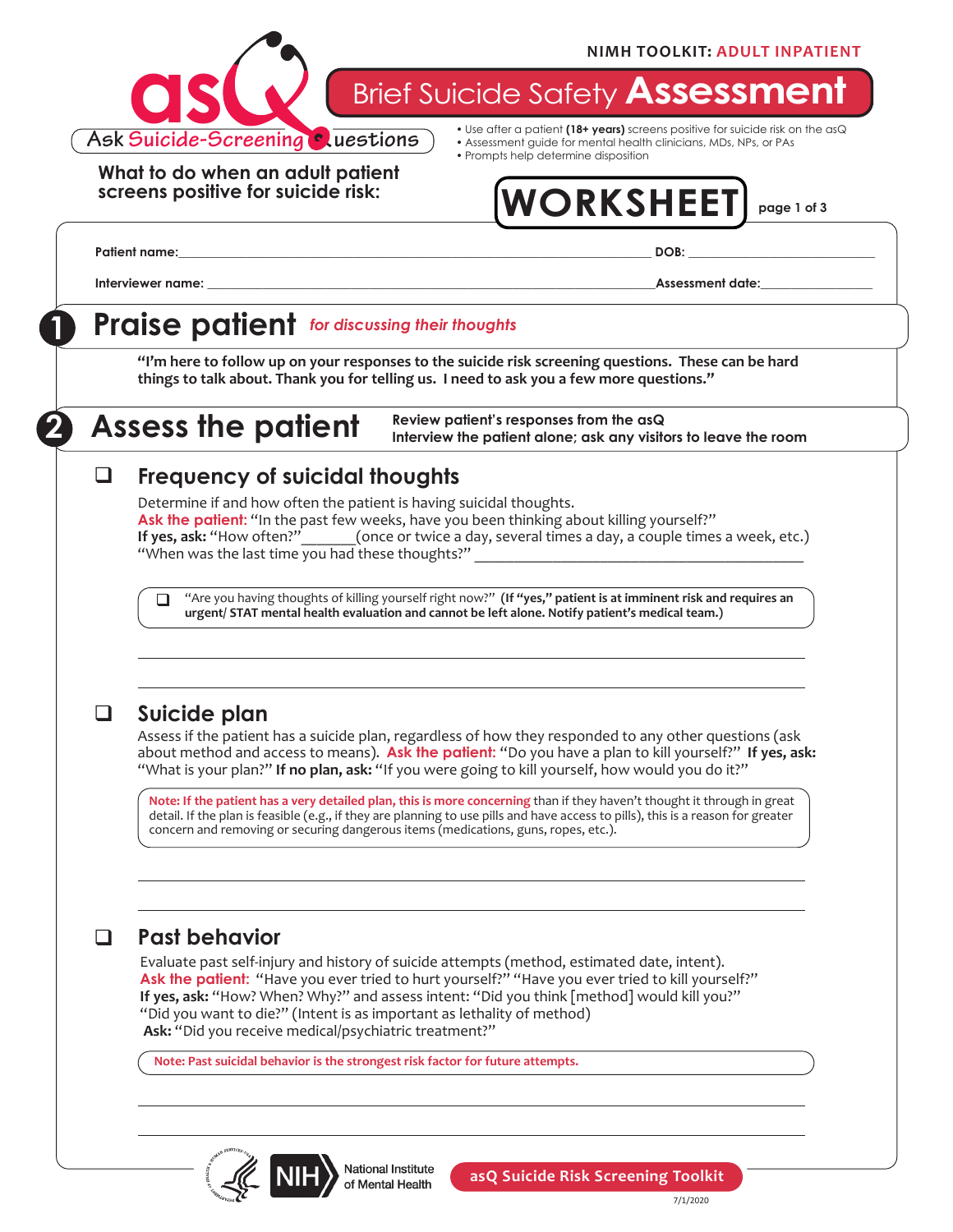

Brief Suicide Safety **Assessment**



### **2** Assess the patient Review patient's responses from the asQ

#### **a** Symptoms Ask the patient about:

- **Depression:** "In the past few weeks, have you felt so sad or depressed that it makes it hard to do the things you would like to do?"
- **Anxiety:** "In the past few weeks, have you felt so worried that it makes it hard to do the things you would like to do or that you feel constantly agitated/on-edge?"
- **Q** Impulsivity/Recklessness: "Do you often act without thinking?"
- □ Hopelessness: "In the past few weeks, have you felt hopeless, like things would never get better?"
- **Anhedonia:** "In the past few weeks, have you felt like you couldn't enjoy the things that usually make you happy?"
- **Q** Isolation: "Have you been keeping to yourself more than usual?"
- □ Irritability: "In the past few weeks, have you been feeling more irritable or grouchier than usual?"
- □ Substance and alcohol use: "In the past few weeks, have you used drugs or alcohol excessively or more than usual?" If yes, ask: "What? How much? Has this caused any legal problems or problems with more people in your life?"
- □ Sleep pattern: "In the past few weeks, have you had trouble falling asleep or found yourself waking up in the middle of the night or earlier than usual in the morning?"
- □ Appetite: "In the past few weeks, have you noticed changes in your appetite? Have you been less hungry or more hungry than usual?"
- **Other concerns:** "Recently, have there been any concerning changes in how you are thinking or feeling? Or changes in your mood that we haven't discussed?"

**a** Social Support & Stressors (For all questions below, if patient answers yes, ask them to describe.)

- **Support network:** "Is there a trusted person you can talk to? Who? Have you ever seen a therapist/ counselor?" **If yes, ask:** "When and for what purpose?"
- **T** Family situation: "Are there any conflicts at home that are so difficult to manage that they are causing you a lot of distress?"
- **Employment:** "Do you currently have a job?" If yes, ask: "Do you ever feel so much pressure at work that you can't take it anymore?"
- **Domestic violence:** "Are you worried that anyone in your life is trying to hurt you?"
- □ Suicide contagion: "Do you know anyone who has killed themselves or tried to kill themselves?"
- **□ Reasons for living:** "What are some of the reasons you would NOT kill yourself?" (e.g. belief system/faith/family/other)



National Institute of Mental Health

**asQ Suicide Risk Screening Toolkit**